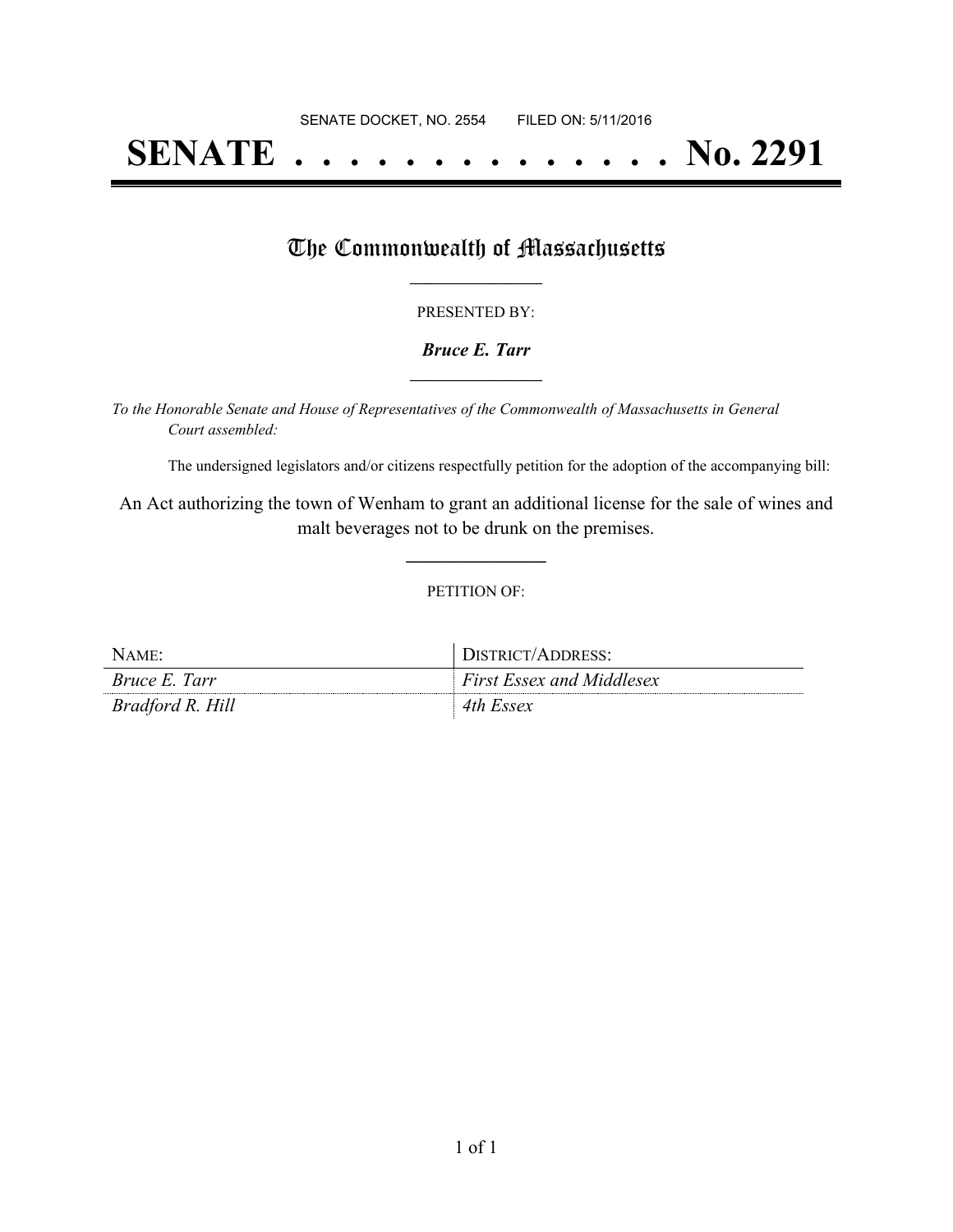### SENATE DOCKET, NO. 2554 FILED ON: 5/11/2016

## **SENATE . . . . . . . . . . . . . . No. 2291**

By Mr. Tarr, a petition (accompanied by bill, Senate, No. 2291) of Bruce E. Tarr and Bradford R. Hill (by vote of the town) for legislation to authorize the town of Wenham to grant an additional license for the sale of alcoholic beverages not to be drunk on the premises. Consumer Protection and Professional Licensure. [Local Approval Received.]

## The Commonwealth of Massachusetts

**In the One Hundred and Eighty-Ninth General Court (2015-2016) \_\_\_\_\_\_\_\_\_\_\_\_\_\_\_**

**\_\_\_\_\_\_\_\_\_\_\_\_\_\_\_**

An Act authorizing the town of Wenham to grant an additional license for the sale of wines and malt beverages not to be drunk on the premises.

Be it enacted by the Senate and House of Representatives in General Court assembled, and by the authority *of the same, as follows:*

1 Be it enacted by the Senate and House of Representatives in General Court assembled,

2 and by the authority of the same as follows:

 SECTION 1. Notwithstanding section 17 of chapter 138 of the General Laws relative to the number of licenses that may be granted in the town of Wenham, the licensing authority of the town of Wenham may grant 1 license for the sale at retail of wine and malt alcoholic beverages not to be drunk on the premises under section 15 of said chapter 138 to Grassy Roots, LLC, d/b/a Grassy Roots, located at 152 Main Street in said town; provided, however, that the business shall have no more than 200 square feet of retail space. The licensee shall comply with such requirements and conditions as the licensing authority shall deem appropriate. The license shall be subject to all of said chapter 138, except said section 17 relative to the number of licenses that may be granted. The license shall be nontransferable to any other location, but it may be reissued